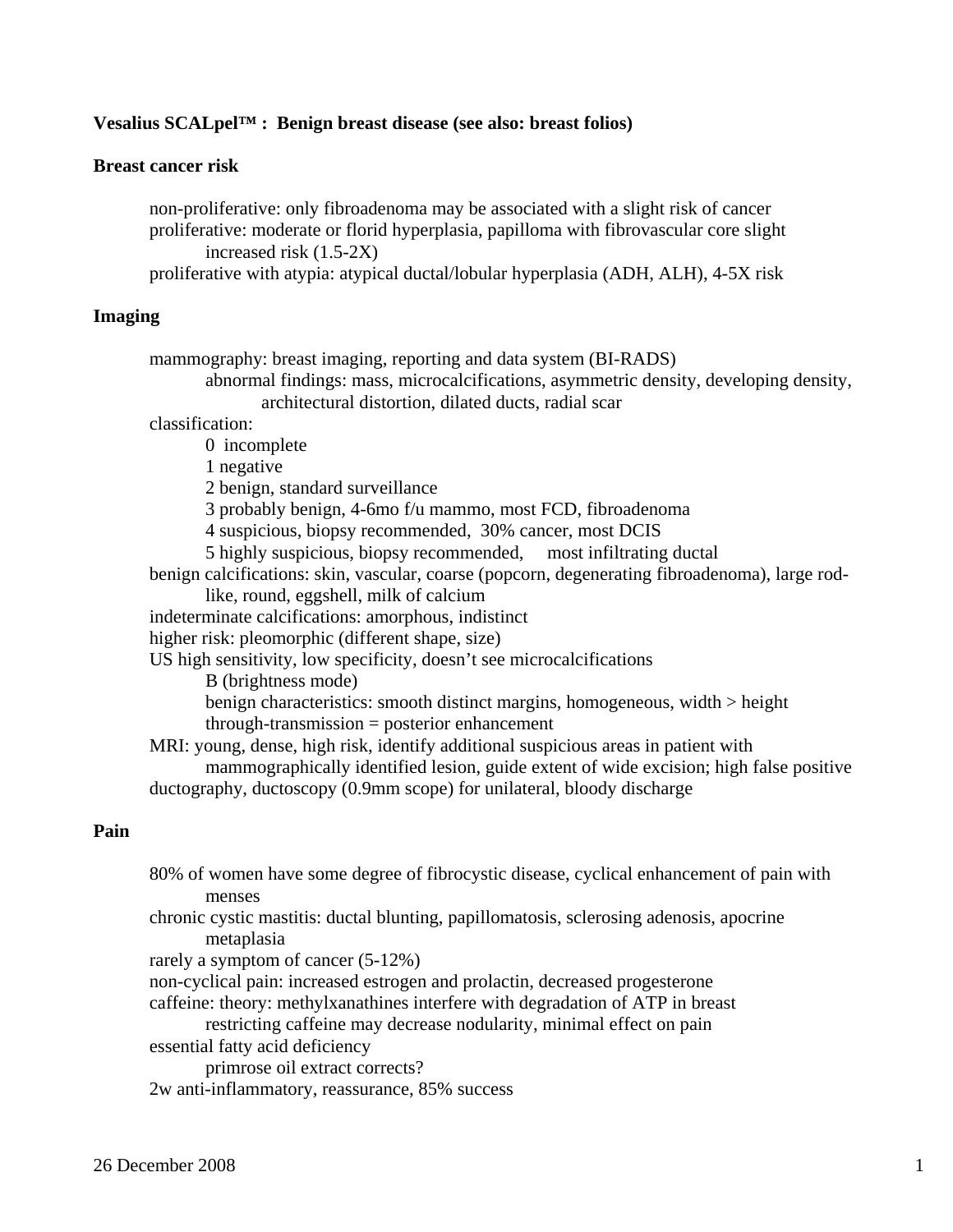oral contraceptives may treat or initiate bromocryptine for hyperprolactinemia danazol: binds progesterone and androgen receptors (not estrogen recep.) very effective (70%) with cyclical pain prohibitive side effects: virilization, hirsuitism, acne, lowered voice TAM: 98% effective for cyclical, 50% non-cyclical; 10mg/d X 6mo hot flashes in pre-menopausal postmenopausal pain r/o non-breast causes D/C hormones, consider progesterone alone (bloating side effect) bromocryptine ineffective most likely factor estrogen Mondor's disease: superficial thrombophlebitis lateral side of breast

### **Fibroadenoma**

 median age 30y most common breast lesion in child excisional bx in growing breast can cause deformity, wait to late puberty US best imaging modality in dense young breast doubling time 6-12mo, max size usually  $<$  3cm 15% may show some regression may observe if proven benign, most get excised triple negative dx: clinical breast exam, imaging, biopsy (FNA, core) short term f/u if still uncertain periareolar less mobile

### **Giant fibroadenoma**

young  $(15-20)$ ,  $>$  5cm, black and oriental higher incidence rapid enlargement over several weeks benign, not associated with malignant degeneration epithelial and connective tissue components can infarct, cause pain local excision, breast usually regains normal shape (differentiate from juvenile hypertrophy which is usually bilateral)

# **Phyllodes tumor**

 difficult to differentiate from fibroadenoma peak 35-55 local recurrence potential 1 cm margin rarely (10%) transform to cancer, rarely metastasize areas of necrosis suspicious malignant do not spread to lymph nodes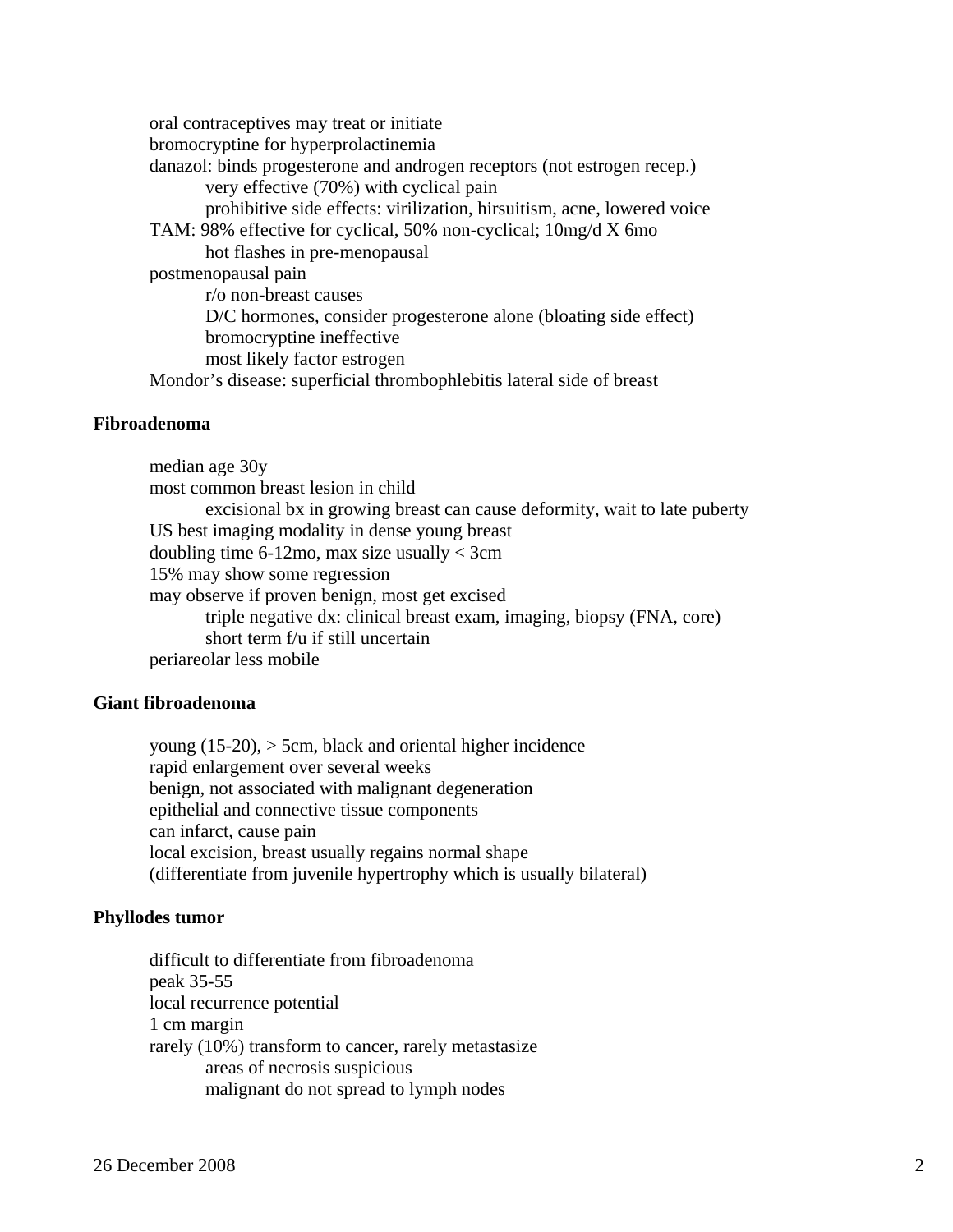in child 95% benign

# **Cyst**

 10% incidence, late reproductive, peak 40-50 involute after menopause if not on hormone replacement therapy (HRT) aspiration definitive Rx 90% of cases bloody send for cytology if residual mass after aspiration do Bx intraductile papillary cancer can present as cyst

### **Discharge**

 unilateral, single duct, spontaneous, persistent = pathologic galactorrhea bilateral in non-lactating usually due to mechanical stimulation of breast seen in extremes of reproductive life colored discharge duct ectasia common, excise subareolar ducts for persistent discharge if no plan for future breast feeding bloody discharge 15% underlying Ca risk of malignancy increases with age majority intraductile papilloma, most common cause most papillomas within 2-3cm of nipple

if can localize do local duct excision, if not do general subareolar duct excision

# **Infection**

 lactating breast infection most < 1mo postpartum, staph aureus aspirate, treat with antibiotics often successful avoid chance of milk fistula if doesn't resolve do I&D breast feeding not contraindicated subareolar abscess/mammillary fistula (Zuska's disease) recurrent subareolar abscess from intermittent duct obstruction reproductive years 95% associated with tobacco use mixed aerobic/anaerobic excise involved ducts recurrence common peripheral abscess less common than subareolar post menopausal staph aureus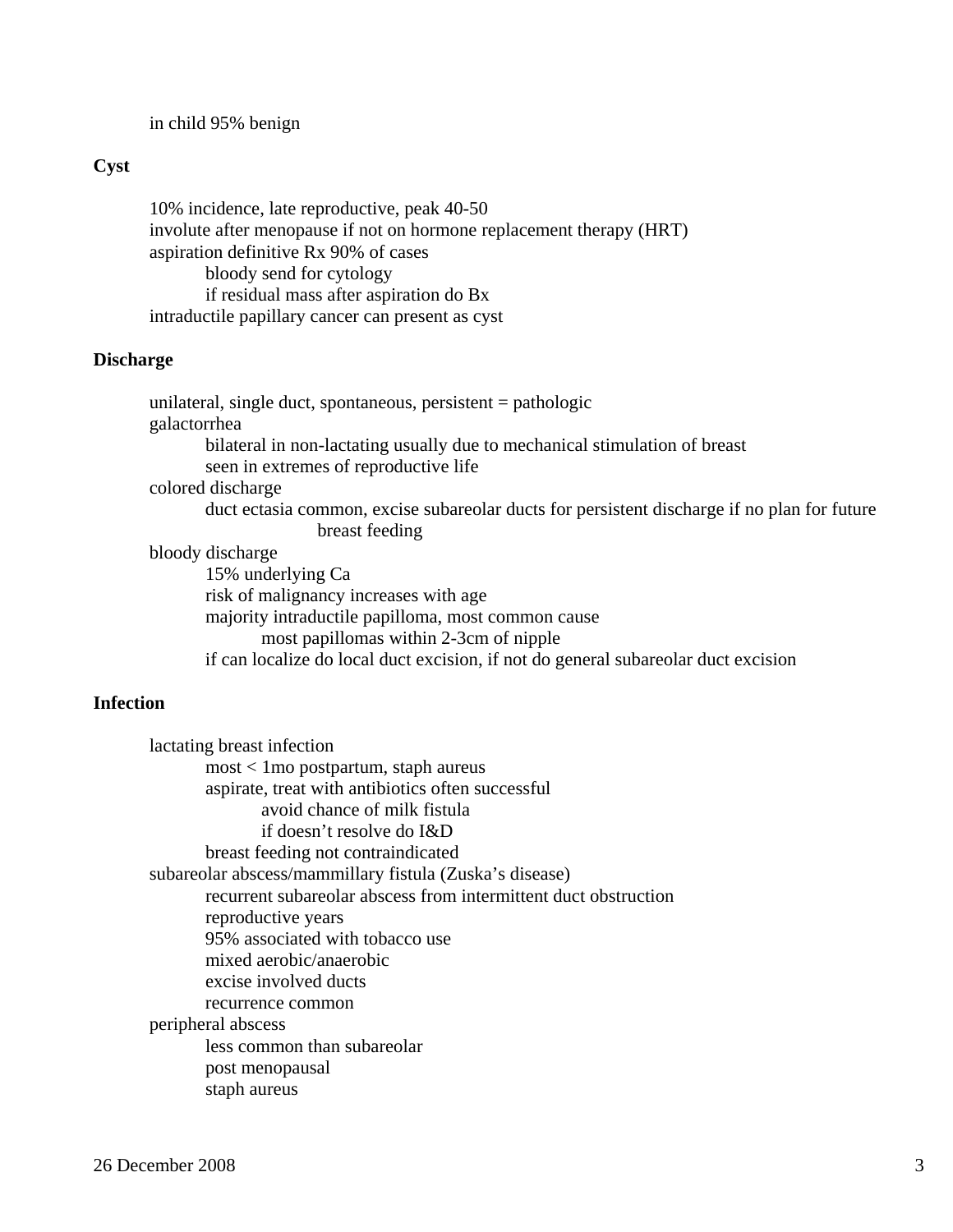risks: diabetes, steroids drain (aspiration) and antibiotics (85% successful) or I&D

### **Gynecomastia**

 3 peaks: neonatal, puberty, adult 40% of 10-16yos, probably related to increased estrogen to androgen ratio if bilateral reassure unilateral probably local factor: hormone receptors or local hormone conversion decreased androgens: anorchia, Klinefelters, cryptorchidism, viral orchitis, bilateral torsion increased estrogens: testicular tumor, adrenal disease, advanced liver dis, hyperthyroidism, starvation, refeeding; ectopic HCG (lung, liver, kidney) majority resolve 6 mo 3rd peak  $>60$  R/O cancer drugs: classes: hormones, antiestrogens, antibiotics, antiucler, chemotherapy (alkylating), cardiovascular, psychotropic, substance abuse examples: androgens, spironolaceone, digoxin, Ca++ channel blockers, marijuana, griseofulvine, ketaconazole, pheonthiazine, reserpine, tricyclics, cimetadine (& other H2 blockers), methyldopa, INH, metocloprimide, chemotherapy agents, antihypertensive, Rogam trial TAM 10mg BID X 3mo, or excise if significant amt true breast tissue, liposuction helps contour periphery and minimize saucer-like defect pseudogynecomastia: fatty, diffuse

### **Pseudoangiomatous stromal hyperplasia**

 non-neoplastic mass, thickening, may be incidental finding complex anastomotic patterns, resemble angiosarcoma endothelial markers distinguish angioSA mammo: round, oval, well circumscribed US hypoechoic with cystic spaces excise with margin, 7% recurrent ER/PR negative, etiology uncertain

## **Granulomatous mastitis**

 ascending ductal infection (Tb, bartonella 3% in developing countries) autoimmune component lump, galactorrhea, inflammation, skin induration/ulceration nodules on mammo and US FNA for cytology and organisms